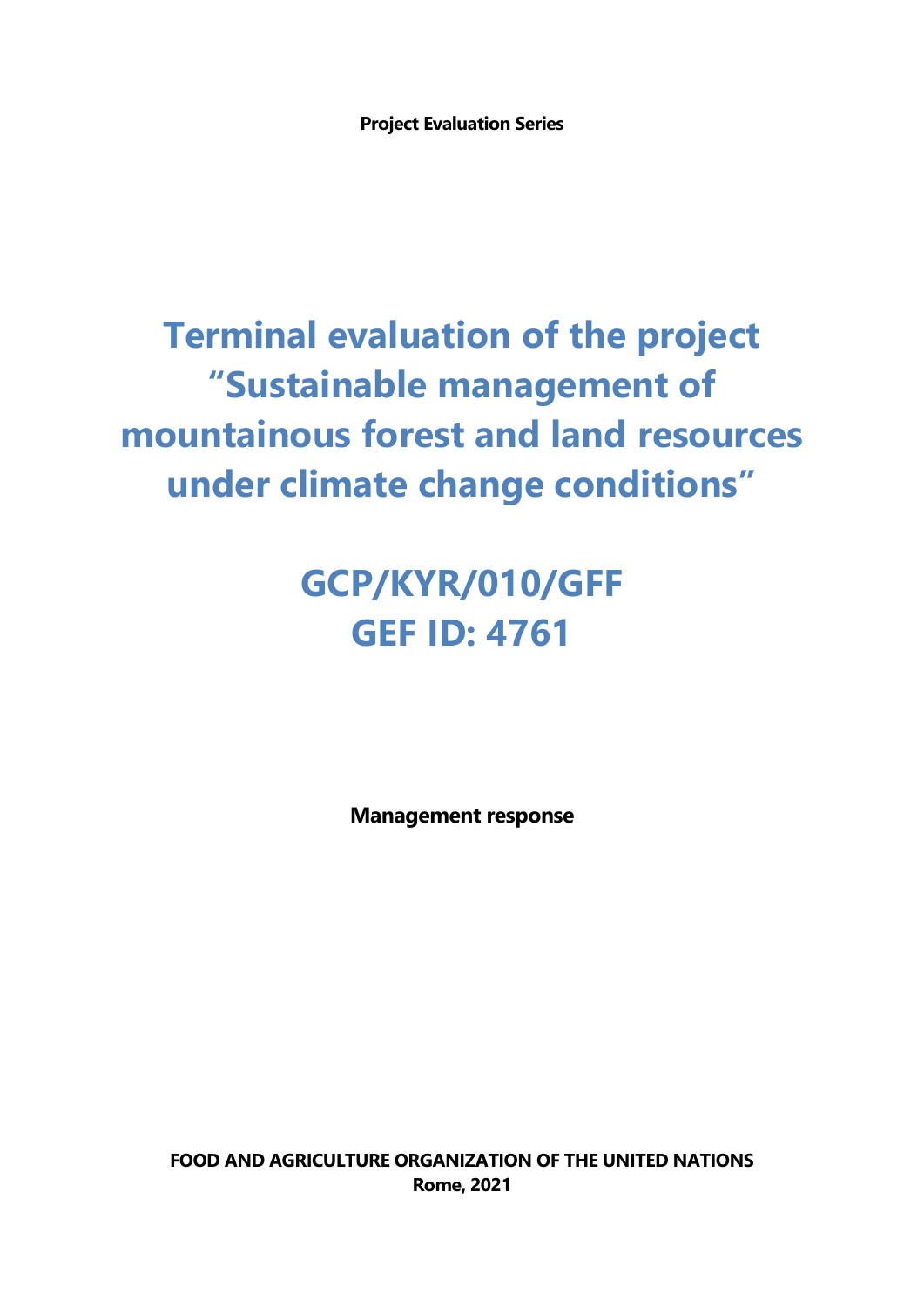| Management response to the terminal evaluation of the project "Sustainable management of mountainous forest and land resources under climate change<br>conditions"                                                                                                                                                                                                                                                                    |                                                                                                                           |                                                                                                                                                                                                                                                                                                                                                                 |                         |                      |                                                              |
|---------------------------------------------------------------------------------------------------------------------------------------------------------------------------------------------------------------------------------------------------------------------------------------------------------------------------------------------------------------------------------------------------------------------------------------|---------------------------------------------------------------------------------------------------------------------------|-----------------------------------------------------------------------------------------------------------------------------------------------------------------------------------------------------------------------------------------------------------------------------------------------------------------------------------------------------------------|-------------------------|----------------------|--------------------------------------------------------------|
|                                                                                                                                                                                                                                                                                                                                                                                                                                       | <b>Management</b><br><b>Management plan</b>                                                                               |                                                                                                                                                                                                                                                                                                                                                                 |                         |                      |                                                              |
| <b>Evaluation recommendation</b>                                                                                                                                                                                                                                                                                                                                                                                                      | response<br>Accepted,<br><b>Partially accepted or</b><br><b>Rejected</b>                                                  | Actions to be taken, and/or comments about partial<br>acceptance or rejection                                                                                                                                                                                                                                                                                   | <b>Responsible unit</b> | <b>Time</b><br>frame | <b>Further</b><br>funding<br>required<br>$(Y \text{ or } N)$ |
| <b>Recommendation 1.</b><br>To FAO Kyrgyzstan and Forestry Service.<br>Develop knowledge products that<br>capture lessons learned through the<br>application of new approaches to tree<br>planting. - By June 2021.<br>As mentioned in the conclusions, a few                                                                                                                                                                         | <b>Partially accepted</b><br>Can be accepted in<br>case if funding<br>resources are partially<br>provided by FAO<br>side. | Development of knowledge products that capture lessons<br>learned through the application of new approaches to<br>tree planting should be implemented with a technical<br>support of FAO and Forestry Service with financial partial<br>support of FAO. Developed knowledge products should<br>be disseminated to the staff of leskhozes across the<br>country. | FAO Kyrgyzstan          | $12 - 31 -$<br>2025  | Yes                                                          |
| valuable experiences were not captured<br>through the Project's knowledge products.<br>Documentation of results and experiences<br>of these trials will increase the chances of<br>their uptake by other projects - both inside<br>and outside Kyrgyzstan.                                                                                                                                                                            |                                                                                                                           |                                                                                                                                                                                                                                                                                                                                                                 |                         |                      |                                                              |
| <b>Recommendation 2.</b><br>To FAO.<br><b>Consider supporting multi-focal projects</b><br>through a team of LTOs with a<br>complementary set of expertise to ensure<br>that each focus area of the Project has<br>sufficient thematic expertise.<br>Presence of two LTOs with different<br>thematic expertise (rather than a single LTO)<br>worked quite well in the evaluated Project<br>so this practice can be replicated in other | <b>Accepted</b>                                                                                                           | During appointment of projects LTOs process the project<br>teams will offer to identify two LTOs with different<br>thematic expertise, where applicable, for better project<br>implementation.                                                                                                                                                                  | FAO Kyrgyzstan          | $10 - 16 -$<br>2024  | Yes                                                          |
| projects (where appropriate) to ensure<br>strategic and focused implementation under<br>all focal areas included in the project.                                                                                                                                                                                                                                                                                                      |                                                                                                                           |                                                                                                                                                                                                                                                                                                                                                                 |                         |                      |                                                              |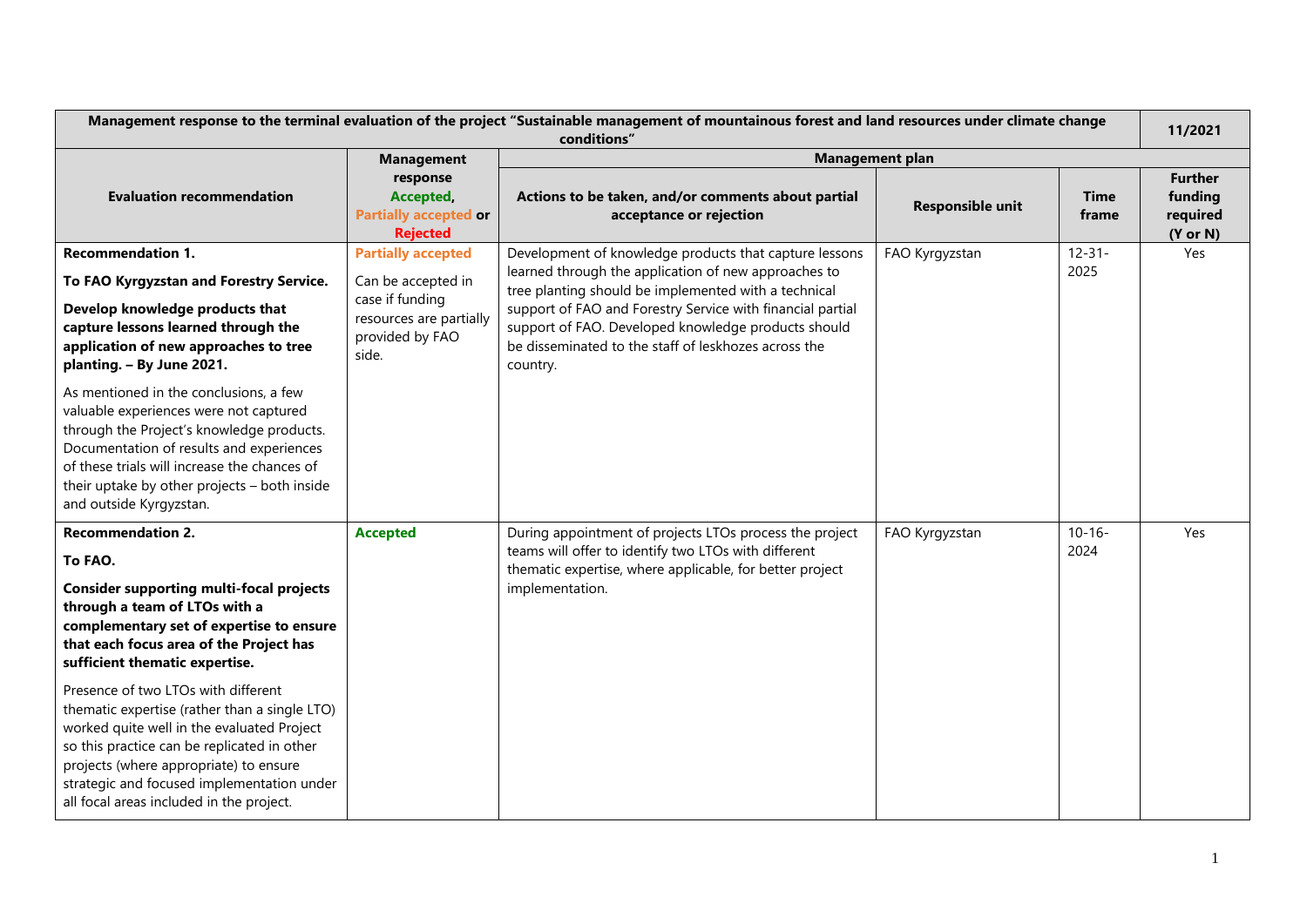| Management response to the terminal evaluation of the project "Sustainable management of mountainous forest and land resources under climate change<br>conditions"                                                                                                                                                                                                                      |                                                                                                             |                                                                                                                                                                                                                                                                                                                                                               |                         |                      |                                                              |  |
|-----------------------------------------------------------------------------------------------------------------------------------------------------------------------------------------------------------------------------------------------------------------------------------------------------------------------------------------------------------------------------------------|-------------------------------------------------------------------------------------------------------------|---------------------------------------------------------------------------------------------------------------------------------------------------------------------------------------------------------------------------------------------------------------------------------------------------------------------------------------------------------------|-------------------------|----------------------|--------------------------------------------------------------|--|
|                                                                                                                                                                                                                                                                                                                                                                                         | <b>Management</b>                                                                                           | <b>Management plan</b>                                                                                                                                                                                                                                                                                                                                        |                         |                      |                                                              |  |
| <b>Evaluation recommendation</b>                                                                                                                                                                                                                                                                                                                                                        | response<br>Accepted,<br><b>Partially accepted or</b><br><b>Rejected</b>                                    | Actions to be taken, and/or comments about partial<br>acceptance or rejection                                                                                                                                                                                                                                                                                 | <b>Responsible unit</b> | <b>Time</b><br>frame | <b>Further</b><br>funding<br>required<br>$(Y \text{ or } N)$ |  |
| <b>Recommendation 3.</b>                                                                                                                                                                                                                                                                                                                                                                | <b>Accepted</b>                                                                                             | Revisiting the project sites in 5-10 years to monitor certain                                                                                                                                                                                                                                                                                                 | FAO Kyrgyzstan          | $10 - 16 -$          | Yes                                                          |  |
| To FAO and the Forestry Service.                                                                                                                                                                                                                                                                                                                                                        |                                                                                                             | success factors, such as the tree survival rates should be<br>implemented jointly by FAO and the Forestry Service, as                                                                                                                                                                                                                                         |                         | 2031                 |                                                              |  |
| Re-visit the project sites in 5-10 years to                                                                                                                                                                                                                                                                                                                                             |                                                                                                             | well as to check the effectiveness of afforestation and                                                                                                                                                                                                                                                                                                       |                         |                      |                                                              |  |
| check certain success factors, such as the                                                                                                                                                                                                                                                                                                                                              |                                                                                                             | reforestation activities implemented within the project.                                                                                                                                                                                                                                                                                                      |                         |                      |                                                              |  |
| tree survival rates. Note factors which<br>affected the survival rates, and the                                                                                                                                                                                                                                                                                                         |                                                                                                             |                                                                                                                                                                                                                                                                                                                                                               |                         |                      |                                                              |  |
| geographic area variability. - 5-10 years                                                                                                                                                                                                                                                                                                                                               |                                                                                                             |                                                                                                                                                                                                                                                                                                                                                               |                         |                      |                                                              |  |
| from the project end.                                                                                                                                                                                                                                                                                                                                                                   |                                                                                                             |                                                                                                                                                                                                                                                                                                                                                               |                         |                      |                                                              |  |
|                                                                                                                                                                                                                                                                                                                                                                                         |                                                                                                             |                                                                                                                                                                                                                                                                                                                                                               |                         | <b>No</b>            |                                                              |  |
| <b>Recommendation 4.</b><br>To the Ministry of Agriculture, including<br>the former SAEPF Department of Forest<br>Ecosystem.<br>Follow up on regulatory<br>recommendations developed with the<br>Project support, including results and<br>recommendations of forest and<br>agricultural policies, proposed<br>amendments to Forest and Land codes,<br>draft programmes and strategies. | <b>Accepted</b>                                                                                             | Specialists of Ministry of Agriculture, including the former<br>SAEPF Department of Forest Ecosystem will follow up on<br>regulatory recommendations developed within the Project<br>support, including results and recommendations of forest<br>and agricultural policies, proposed amendments to Forest<br>and Land codes, draft programmes and strategies. | FAO Kyrgyzstan          | timeline             | Yes                                                          |  |
| <b>Recommendation 5.</b><br>To the Forestry Service.<br>Complete the development of the<br>national Forestry Information System and<br>ensure its full use by leskhozes.                                                                                                                                                                                                                | <b>Partially accepted</b><br>Can be accepted in<br>case of appropriate<br>funding from the<br>State budget. | The development of the national Forestry Information<br>System will be completed by the SAF (State Agency of<br>Forestry) under Ministry of Agriculture specialists and its<br>full use by leskhozes will be ensured by conducting<br>trainings of leskhozes staff, in case if appropriate funding<br>will be provided by Government or another projects      | FAO Kyrgyzstan          | $10 - 16 -$<br>2025  | <b>Yes</b>                                                   |  |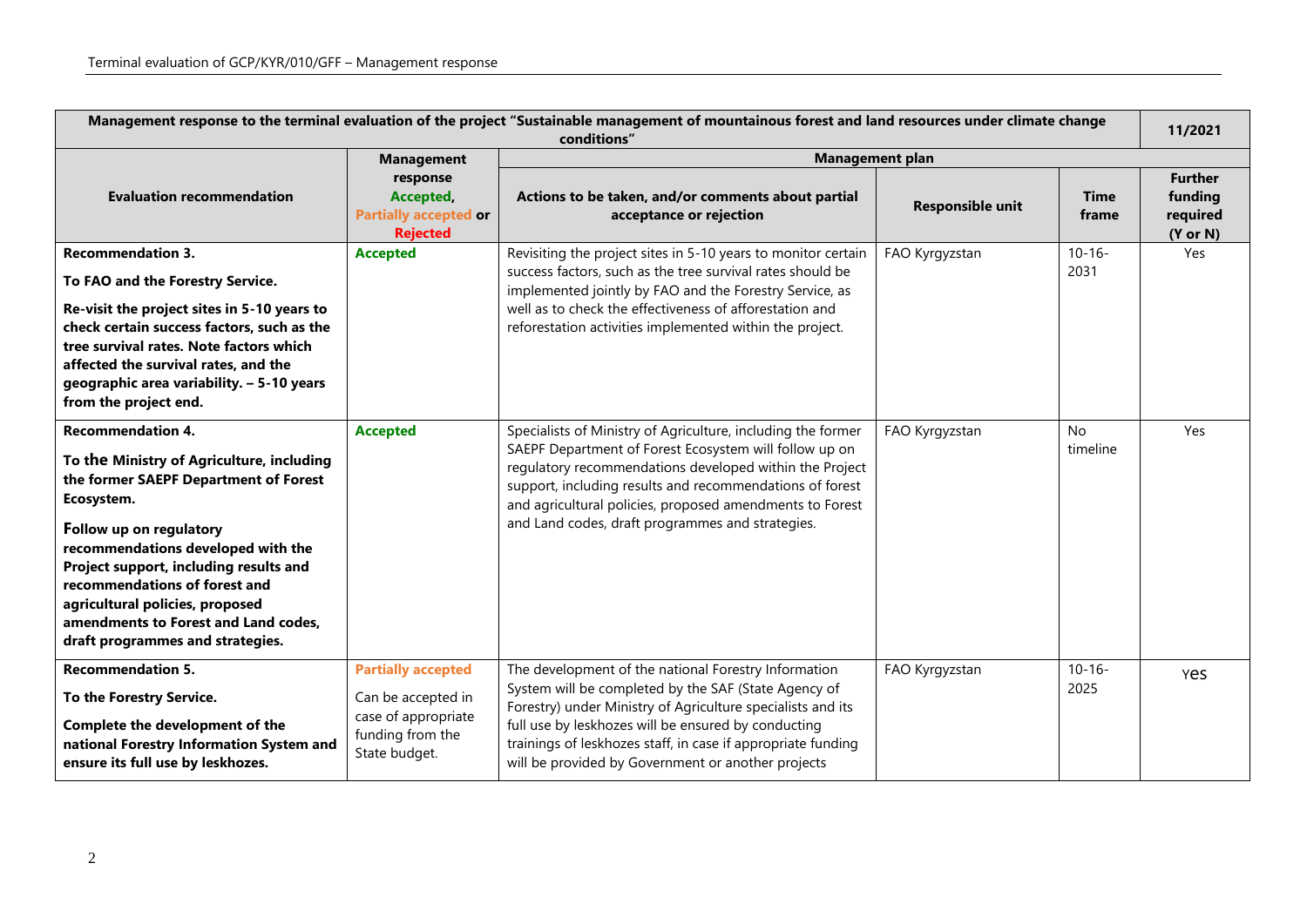| Management response to the terminal evaluation of the project "Sustainable management of mountainous forest and land resources under climate change<br>conditions"                                                                  |                                                                          |                                                                                                                                                                                                                                                 |                  |               |                                                              |  |
|-------------------------------------------------------------------------------------------------------------------------------------------------------------------------------------------------------------------------------------|--------------------------------------------------------------------------|-------------------------------------------------------------------------------------------------------------------------------------------------------------------------------------------------------------------------------------------------|------------------|---------------|--------------------------------------------------------------|--|
|                                                                                                                                                                                                                                     | <b>Management</b>                                                        | Management plan                                                                                                                                                                                                                                 |                  |               |                                                              |  |
| <b>Evaluation recommendation</b>                                                                                                                                                                                                    | response<br>Accepted,<br><b>Partially accepted or</b><br><b>Rejected</b> | Actions to be taken, and/or comments about partial<br>acceptance or rejection                                                                                                                                                                   | Responsible unit | Time<br>frame | <b>Further</b><br>funding<br>required<br>$(Y \text{ or } N)$ |  |
| Provided the current cuts in the government<br>budget, another development project may<br>need to support this initiative.                                                                                                          |                                                                          |                                                                                                                                                                                                                                                 |                  |               |                                                              |  |
| <b>Recommendation 6.</b><br>To the Forestry Service.<br>Lobby for the budget provisions of funds<br>to continue afforestation/forest<br>rehabilitation efforts using approaches<br>piloted within the framework of this<br>project. | <b>Accepted</b>                                                          | Ministry of Agriculture, including the Forestry Service will<br>continue lobby for the budget provisions of funds to<br>continue afforestation/ forest rehabilitation efforts using<br>approaches piloted within the framework of this project. | FAO Kyrgyzstan   | Ongoing       | <b>No</b>                                                    |  |